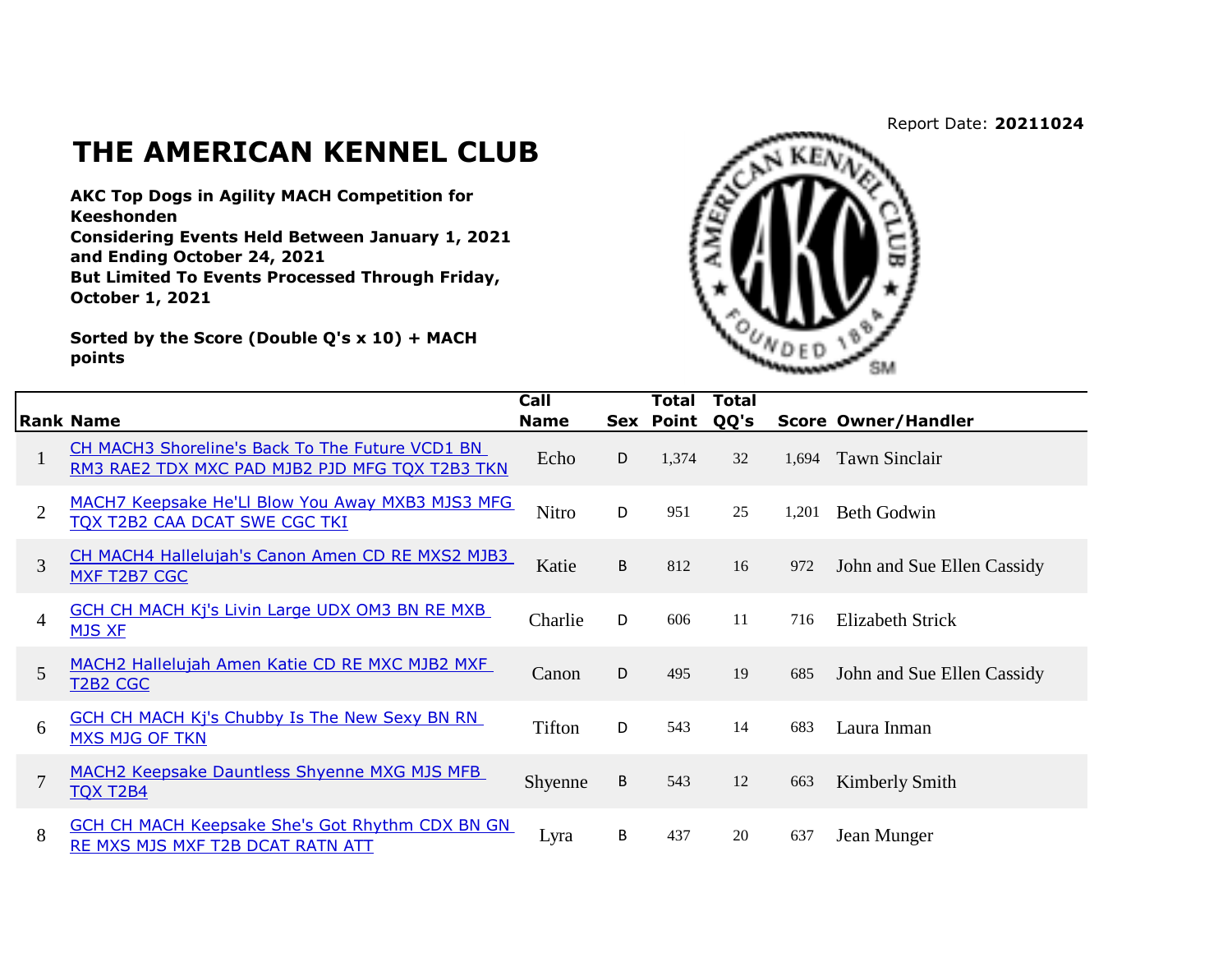| 9  | Keepsake What Were You Smoking CDX BN RA MX MXB<br>MXJ MJB OF T2B BCAT                         | Russell | D | 392 | 15             | 542 | <b>Margaret Bissell</b>   |
|----|------------------------------------------------------------------------------------------------|---------|---|-----|----------------|-----|---------------------------|
| 10 | <b>GCH CH MACH3 Coaster Kees Pounce And Bounce CD</b><br>BN RM RAE MXS2 MJG2 MXF T2B2 CGCA TKN | Loki    | D | 392 | 14             | 532 | Carol and Stuart Blair    |
| 11 | MACH Keepsake Lightning Strikes Twice CD MXC MJG                                               | Leia    | B | 275 | $22\,$         | 495 | Lydia Taylor              |
| 12 | MACH5 Krafty's Secret Peppermint Twist RN MXS2<br><b>MJG2 NF BCAT</b>                          | Heidi   | B | 409 | 6              | 469 | <b>Ruth Thompson</b>      |
| 13 | <b>GCHB CH Keepsake Ez As Pi For Nightwind CD BN MX</b><br>MXB MXJ MJB OF                      | Pi      | B | 234 | 17             | 404 | <b>Margaret Bissell</b>   |
| 14 | CH MACH Jamynn's Livin With Too Many Coladas UD<br>MXS MJS XF T2B CGC                          | Jelly   | B | 340 | 5              | 390 | <b>Shirley Kilpatrick</b> |
| 15 | Ladyslipper's Fly Me To The Moon MX MXJ OF DCAT<br><b>ACT2 SWA CGC TKI</b>                     | Quasar  | D | 187 | $\sqrt{6}$     | 247 | <b>Beth Godwin</b>        |
| 16 | <b>GCH CH Krafty's Livin To Twist MX MXJ NF BCAT</b>                                           | Max     | D | 225 | $\mathbf{1}$   | 235 | <b>Ruth Thompson</b>      |
| 17 | Keepsake Hot Pursuit RN AX MXJ OF                                                              | Zoom    | D | 208 | $\sqrt{2}$     | 228 | Mary Beth Wajda           |
| 18 | <b>GCH CH Shoreline's Wild Things Run Fast CD BN RE MX</b><br><b>MXJ MJS XF CGC TKI</b>        | Rocket  | D | 141 | $\tau$         | 211 | Robyn McNutt              |
| 19 | Keepsake Burning Desire CDX MX MXS MXJ MJB                                                     | Deva    | B | 103 | $10\,$         | 203 | <b>Margaret Bissell</b>   |
| 20 | MACH8 ResQ's Ruger 514 MXS3 MJC3 MFG TQX T2B5<br><b>BCAT CGC TKI</b>                           | Ruger   | D | 123 | $\overline{4}$ | 163 | Shelley and Joseph Durbak |
| 21 | CH MACH3 Keepsake Firestarter VCD2 UD OM1 VER<br>RAE FDC MXC MJG2 XF T2B RATO                  | Flint   | D | 84  | $\overline{4}$ | 124 | Jean Munger               |
| 22 | <b>GCH CH MACH2 Kj's Play Date CDX BN RE MXS MJG</b><br><b>MFB TQX CGCA TKN</b>                | Zelly   | B | 87  | 3              | 117 | Lois Waddell              |